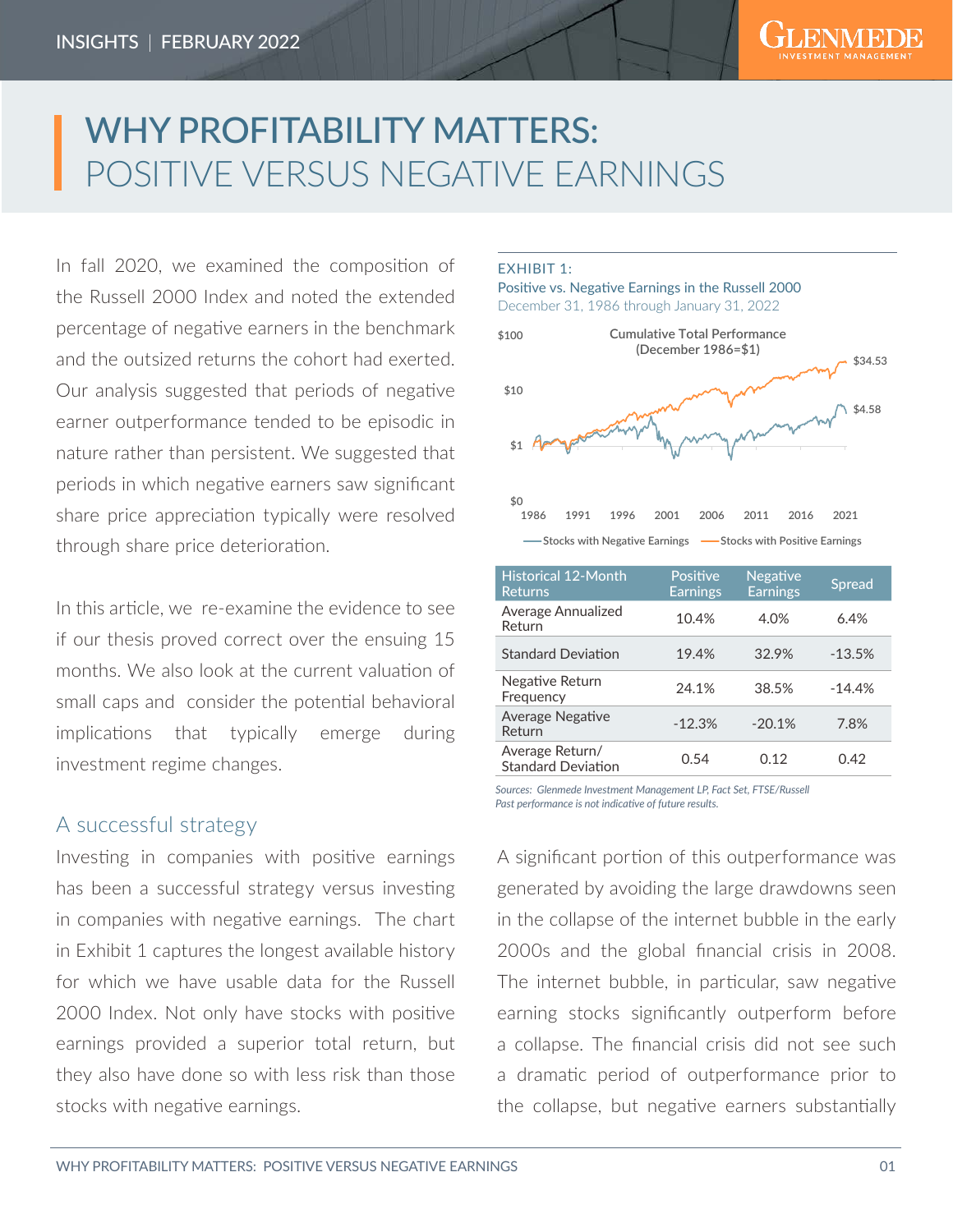underperformed during the crisis. A powerful rally in negative earning stocks ensued once the Federal Reserve initiated its quantitative easing protocols beginning in Q4 2008. These unconventional banking operations are only recently beginning to be wound down by the Fed.

Exhibit 2 highlights the differences in annual performance of the two buckets (positive and negative earners) and shows that periods of negative earner outperformance tend to be cyclical but not persistent.



*Sources: Glenmede Investment Management LP, Fact Set, FTSE/Russell As of 1/31/2022 LTM = Last 12 Months. Past performance is not indicative of future results.*

## Cyclicality of negative earners

The cyclicality of negative earners' outperformance is easily seen, as is its typically short duration. Recent evidence suggests that a period of negative earner underperformance may, in fact, be underway.

In Exhibit 3, we have recreated Exhibit 1 examining positive versus negative earning stocks, but with a starting point of December 31, 2016. That story is not so compelling in favor of positive earning companies due to the strength of negative earners through 2020. The chart in Exhibit 3 clearly shows the possible inflection point between the two groups that occurred in mid-2021. As the table in Exhibit 3 reveals, the risk characteristics have become more mixed during this five-year period, whereby the normally riskier negative earners appear to share similar risk profiles to the positive earners, an unusual phenomenon.







| <b>Historical 12-Month</b><br><b>Returns</b> | Positive<br><b>Earnings</b> | <b>Negative</b><br><b>Earnings</b> | <b>Spread</b> |
|----------------------------------------------|-----------------------------|------------------------------------|---------------|
| Average Annualized<br>Return                 | 8.1%                        | 9.0%                               | $-0.9%$       |
| <b>Standard Deviation</b>                    | 27.2%                       | 38.0%                              | $-10.8%$      |
| Negative Return<br>Frequency                 | 34.0%                       | 32.0%                              | 2.0%          |
| <b>Average Negative</b><br>Return            | $-11.5%$                    | $-12.8%$                           | 1.3%          |
| Average Return/<br><b>Standard Deviation</b> | 0.30                        | በ 24                               | በ በ6          |

*Sources: Glenmede Investment Management LP, Fact Set, FTSE/Russell Past performance is not indicative of future results.*

Given that small cap companies tend to be newer and less mature businesses, the Russell 2000 Index will always include a significant number of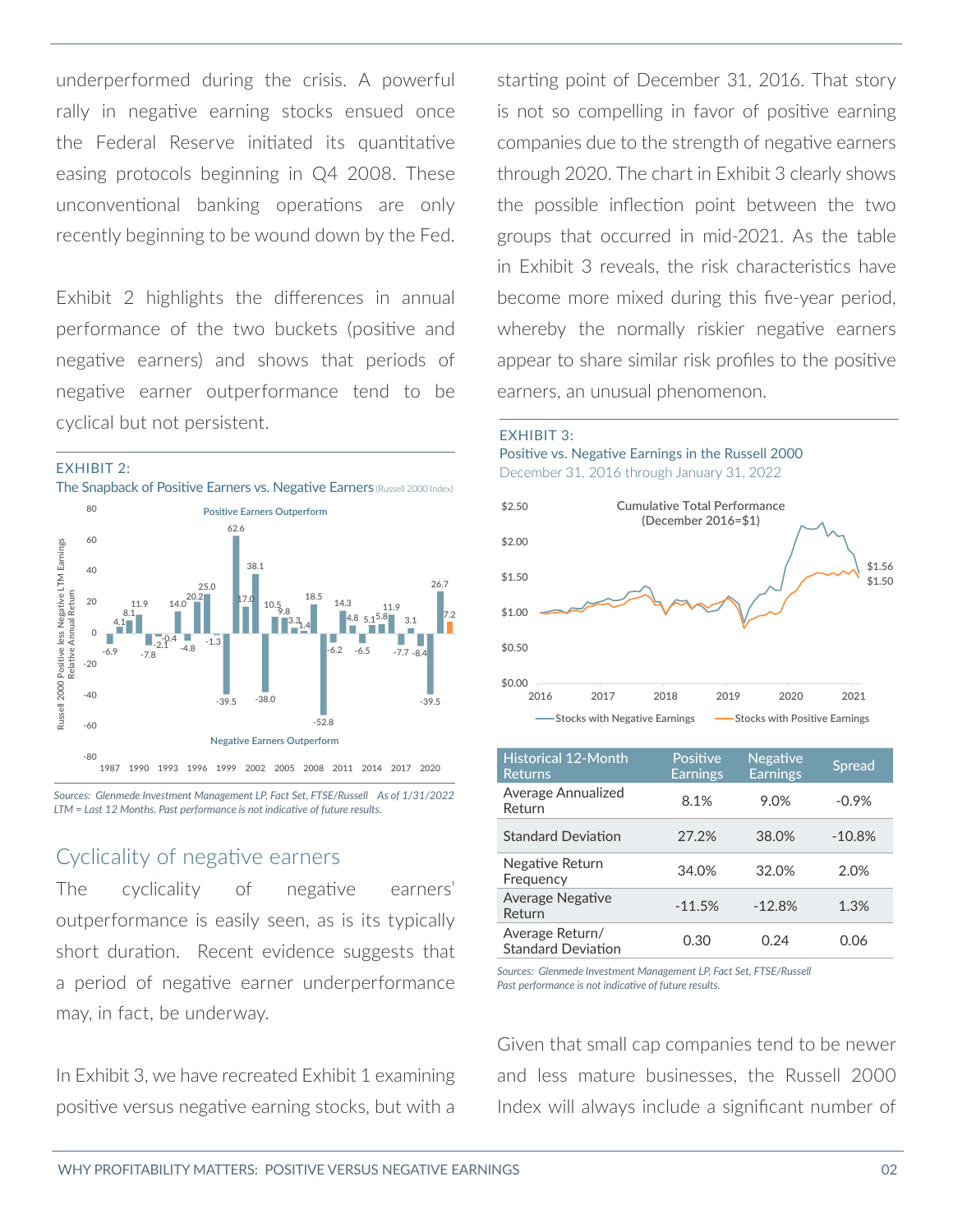negative earners. Over time, these companies will typically become more established and begin to generate earnings, become acquisition candidates or will no longer remain going concerns. In Exhibit 4, we break out the percentage of negative earners in the Russell 2000 going back to 1993 on a rolling 12-month basis. As of Q4 2021, 34% of the Russell 2000 reported negative earnings on a trailing-12-month basis, a record high.





*Sources: Glenmede Investment Management LP, Fact Set, FTSE/Russell As of 12/31/2021 Past performance is not indicative of future results.*

## Composition of benchmark growth

For illustrative purposes, we highlight the industries that have accounted for the majority of the benchmark's growth in negative earners over time. During the internet bubble in the late 1990s, it was the Information Technologyrelated industries that contributed most heavily to the benchmark's growth in negative earners and their outperformance. It was the Financials sector that saw an uptick in the percentage of negative earners during the period following the financial crisis in which central bank policy kept impaired businesses afloat. These industries then mean reverted as the performance drawdowns impacted negative earners more significantly than the positive earners.

If past is prologue, it is worth taking a deeper look at the negative earning industries most heavily represented in the benchmark as of this writing. The current period has been driven by Technology (Software & Services) and Health Care (Pharma, Biotech & Life Sciences). Negative earning stocks in the Health Care sector have contributed most heavily to the increased weight of negative earners in the benchmark and, therefore, are worth a deeper look.

Exhibit 5 shows the significant outperformance of companies with negative earnings through mid-2021 within the Pharma & Biotech industry group and the recent dramatic sell-off.

#### EXHIBIT 5:





*Sources: Glenmede Investment Management LP, Fact Set, FTSE/Russell Past performance is not indicative of future results.*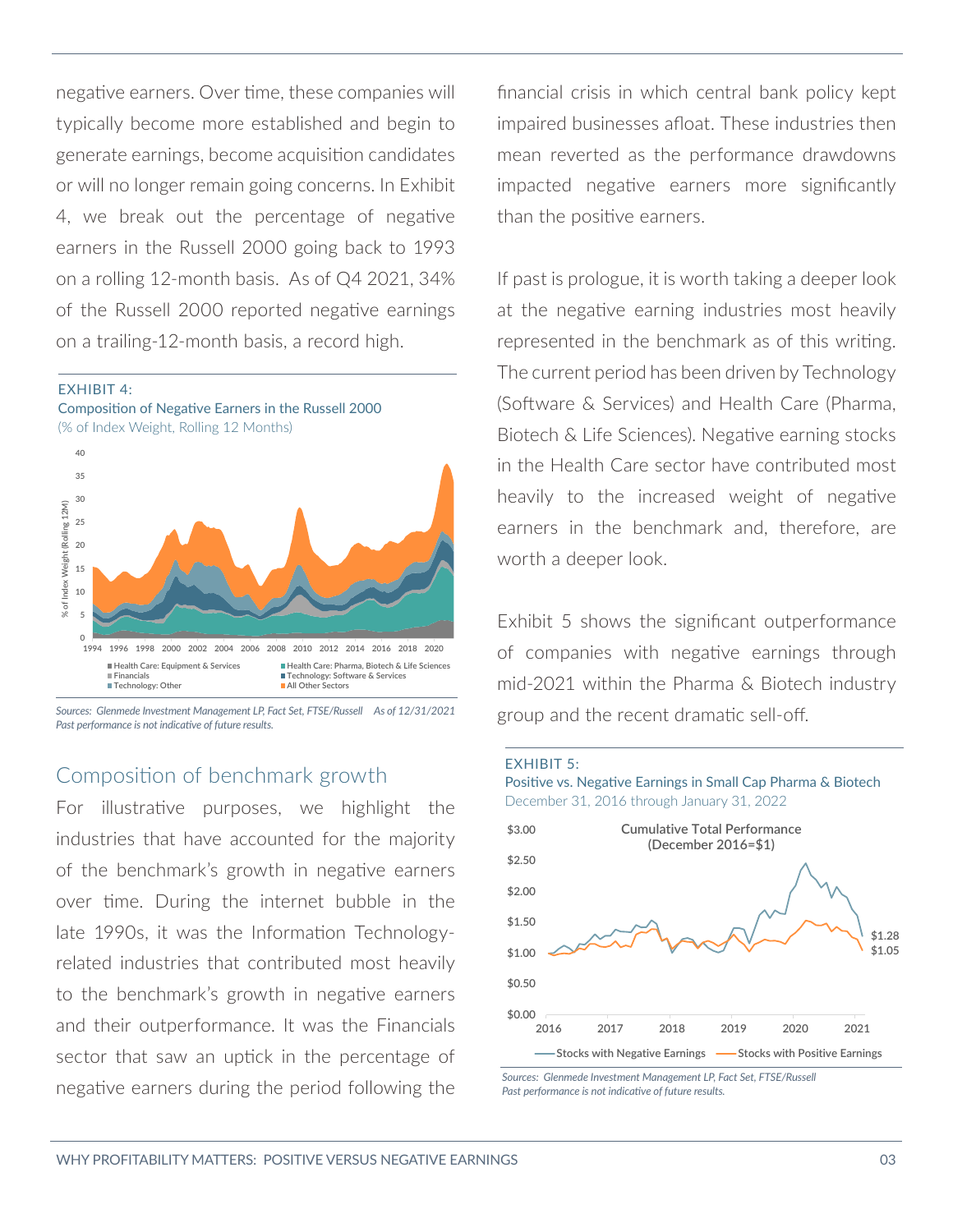| <b>Historical 12-Month</b><br><b>Returns</b> | Positive<br><b>Earnings</b> | Negative<br><b>Earnings</b> | <b>Spread</b> |
|----------------------------------------------|-----------------------------|-----------------------------|---------------|
| Average Annualized<br>Return                 | 0.9%                        | 4.9%                        | $-4.0%$       |
| <b>Standard Deviation</b>                    | 15.0%                       | 32.2%                       | $-17.2%$      |
| Negative Return<br>Frequency                 | 34.0%                       | 36.0%                       | $-2.0%$       |
| <b>Average Negative</b><br>Return            | $-8.8%$                     | $-16.9%$                    | 8.1%          |
| Average Return/<br><b>Standard Deviation</b> | 0.06                        | 0.15                        | $-0.09$       |

*Sources: Glenmede Investment Management LP, Fact Set, FTSE/Russell Past performance is not indicative of future results.*

The table in Exhibit 5 illustrates that the negative earners in this group have shown more downside risk than the positive earners. As the chart shows, there has been significantly more upside return from the companies with negative earnings as well, although this gap is rapidly closing as investors appear to be more discriminating.

Periods in which negative earners enjoy a significant level of outperformance seem to coincide with unusual circumstances driving investor perception. The persistence of low interest rates over the past decade has allowed the creation of investment narratives that justify certain asset classes and their valuations. A common narrative was the co-opting of a fixed income concept called duration and the application of this concept to growth-oriented companies that were expected to generate significant cash flows in future years. A low discount rate due to the Fed's zero bound rate policy meant (in theory) that these companies could be afforded a higher multiple. This theory is what led to the dominance of large capitalization growth companies over the past decade. It seems, however, that the same argument began to be applied to the faster growing but profitless companies in the Russell 2000, which fed their outperformance. The recent underperformance of these companies would suggest that there has been a significant shift in investor sentiment.

*Duration is a measure of the sensitivity of the price of a bond or other debt instrument to a change in interest rates.*

Exhibit 6 is illustrative of how quickly investor sentiment has been changing. At the end of January, the Russell 2000 was trading at a forward price/earnings ratio that was cheaper than where it stood pre-COVID-19. Additionally, it is now cheaper relative to the Russell 1000 large cap benchmark any time since the early 2000s. An earnings multiple can often be used as a surrogate for investor perceptions and sentiment toward a stock or index. In this case, it is obvious that investors have gravitated back to the winning trade of the past decade (large caps) and are wary of opportunities in small caps. We would argue that markets are in the midst of an investment regime change as monetary policy is shifting away from extreme accommodation to